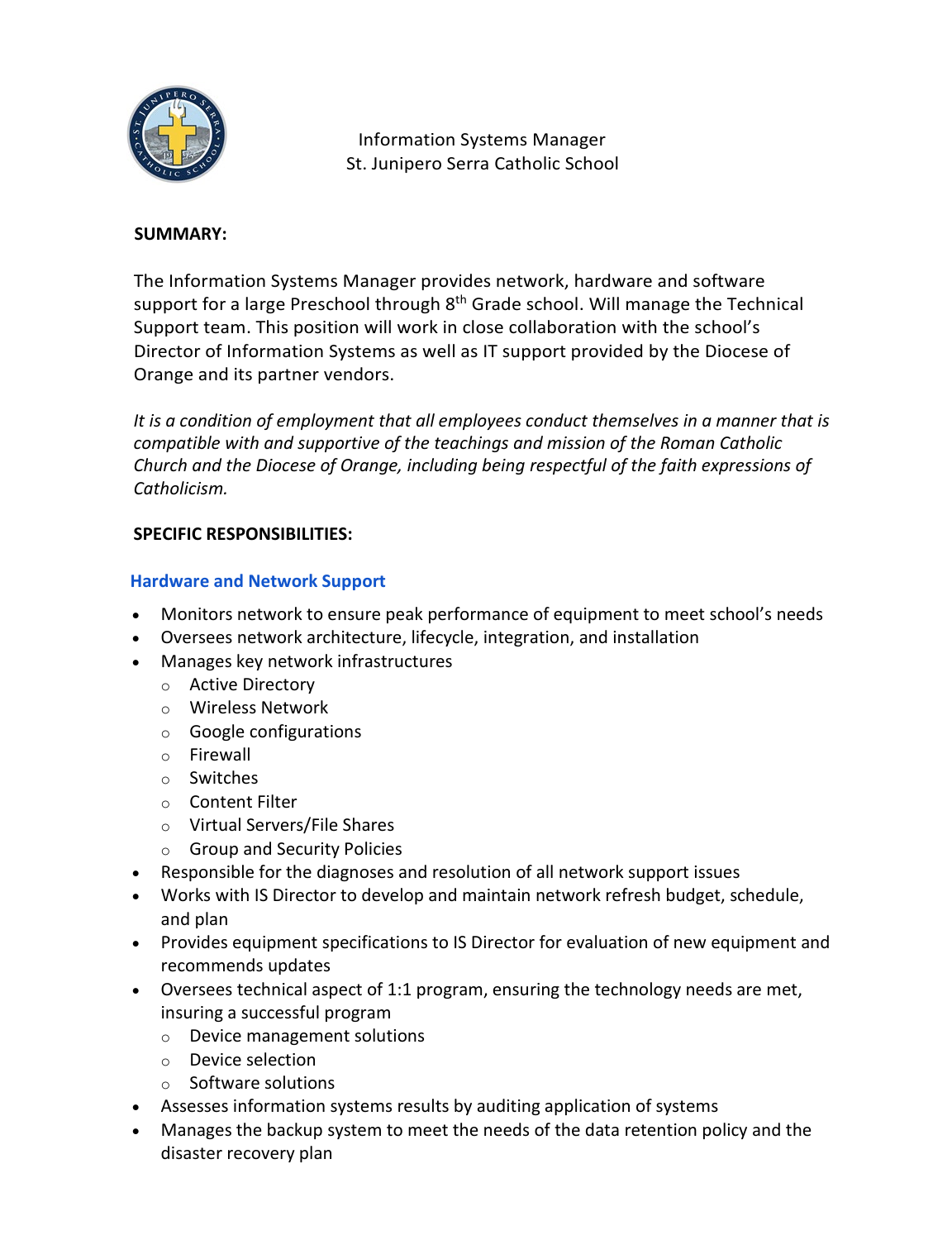- Responsible for the monitoring, response, and management of system alerts and notifications
- Plans, oversees, and performs network assessments and security audits

# **Software Support**

- Develops and oversees implementation plan for all new software hosted both on premises and in the cloud
- Oversees all critical software adoptions to ensure a safe environment for the school network:
	- o Device management
	- o AntiVirus
	- o Patching
	- o Content filtering
	- o Device location services

### **Administrative Responsibilities**

- Oversees the technology support program
- Manages the support ticketing system
- Meets regularly with Information Systems Director to report on initiatives, personnel, and the overall health of the network, systems, and cybersecurity protections.
- Supervises technical support staff:
	- o Creates ongoing learning and development plans and follows up on progress.
	- o Arranges for ongoing cross training of the team.
	- $\circ$  Ensures all necessary certifications and professional development are current
	- o Recommends new certifications and training
	- o Provides training as necessary
- Prepares and maintains documentation of infrastructure, networks, configurations, and cable layouts
- Serves as school's primary escalation point for all technical needs
- Maintains relationships with vendors, affiliated entities, and technical staff
- Evaluates and implements technological improvements; advising the Information Systems Director on all new potential integrations and deployments
- Works with the IS Director to establish best practices, policies, and procedures for the school
- Provides after-hours or weekend support and maintenance as needed
- When possible, provides assistance to affiliated entities

# **QUALIFICATIONS:**

- Technical AA or Bachelor's degree. Extensive certifications may be considered in lieu of a degree.
- 5+ years of experience managing IT for a medium to large size organization. School experience a plus.
- 1-2 years of leadership/supervisory experience in a help desk/technical support environment.
- Experience with network architecture, application deployment, and operations.